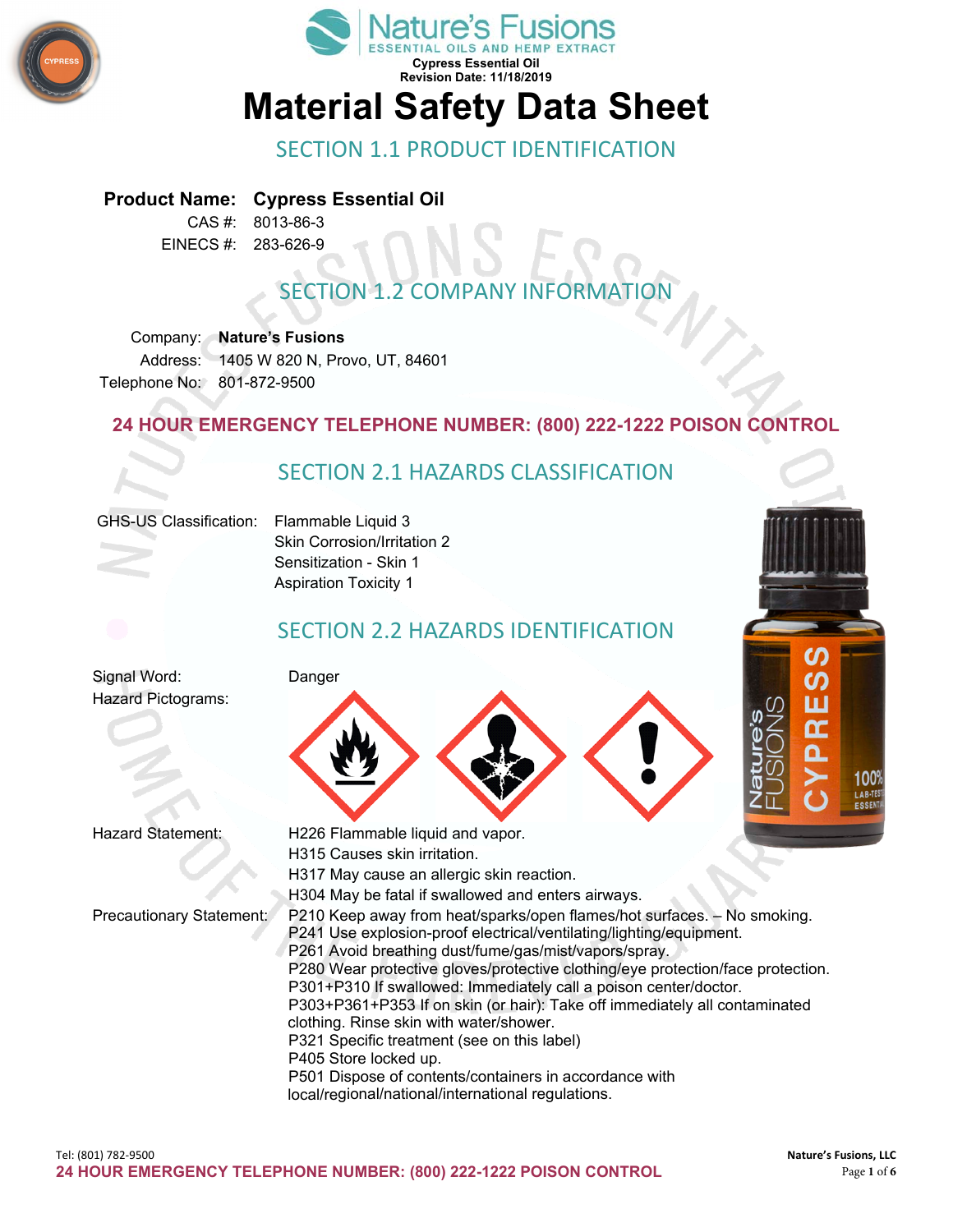



#### SECTION 2.3 OTHER HAZARDS INDENTIFICATION

Other Hazards: No additional information available.

#### SECTION 3. COMPOSITION

**Product Name CAS # EC# Concentration** Cypress 8013-86-3 283-626-9 100%

## TION 4.1 NECESSARY FIRST AID MEASURE

| Eye Contact: Rinse opened eye for several minutes under running water.                           |  |
|--------------------------------------------------------------------------------------------------|--|
| Inhalation: In case of unconsciousness place patient stably in side position for transportation. |  |
| Ingestion: If symptoms persist, consult doctor.                                                  |  |
| Skin Contact: Immediately wash with water and soap and rinse thoroughly.                         |  |

#### SECTION 4.2 SYMPTOMS

| Eye Contact: No additional information available.  |
|----------------------------------------------------|
| Inhalation: No additional information available.   |
| Ingestion: No additional information available.    |
| Skin Contact: No additional information available. |

#### SECTION 4.3 OTHER FIRST AID MEASURES

Medical Attention/Special Treatment: Treat symptomatically.

#### SECTION 5.1 EXTINGUISHING

Suitable Extinguishing media: CO2. Extinguishing Powder. Water Spray. Fight larger fires with water spray or alcohol resistant foam. Unsuitable Extinguishing media: None.

#### SECTION 5.2 SPECIAL HAZARDS

Special Hazards Arising from Chemical: No additional information available.

## SECTION 5.3 FIRE FIGHTING MEASURES

Firefighter Instructions: No additional information available. Protection during firefighting: No special measures required.

#### SECTION 6.1 ACCIDENTAL RELEASE MEASURES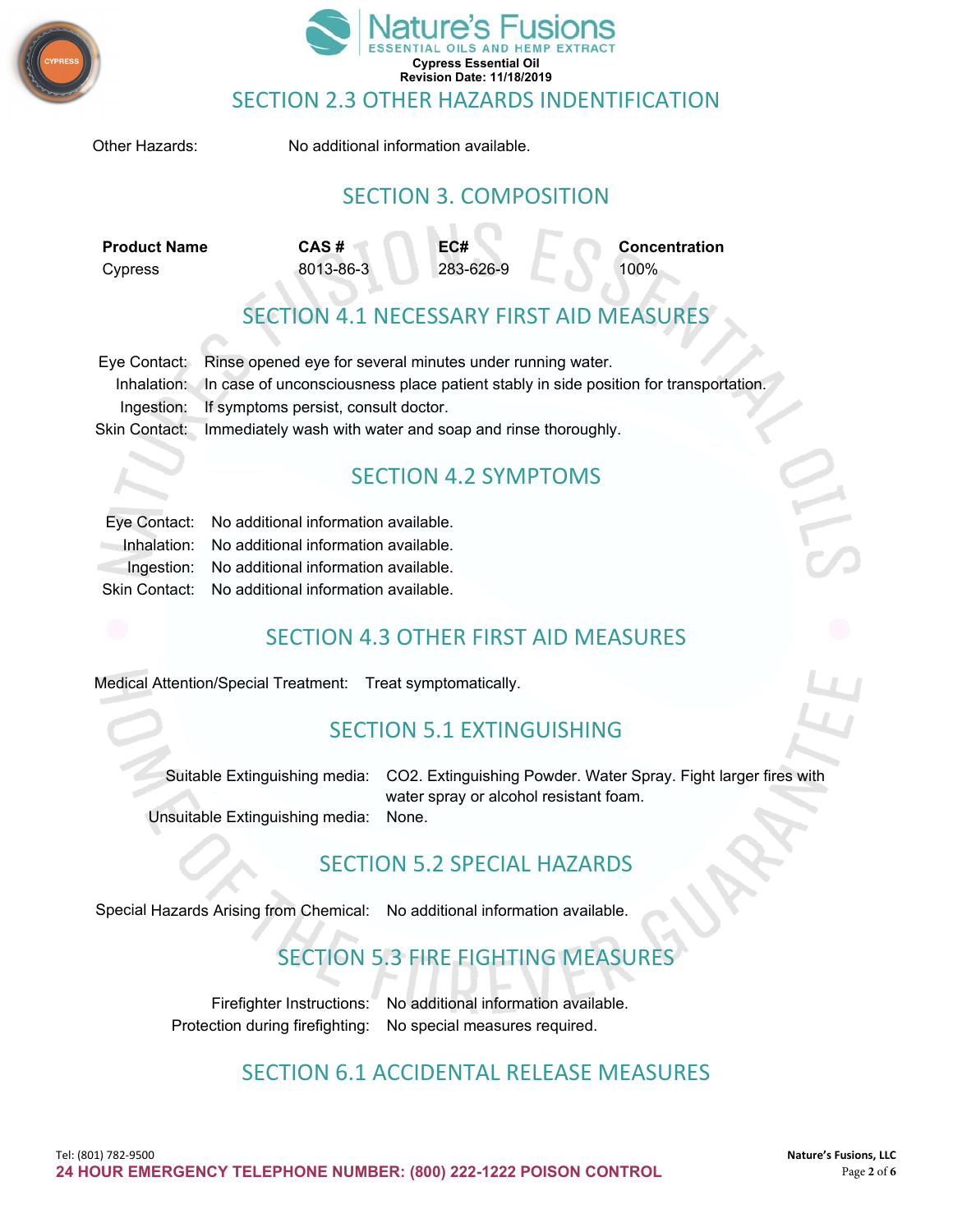



**Cypress Essential Oil Revision Date: 11/18/2019** Personal Precautions: Wear protective equipment. Keep unprotected persons away. Protective equipment: No additional information available. Environmental Precautions: No special measures required.

#### SECTION 6.2 ACCIDENTAL RELEASE CLEANING MEASURES

Methods and Material for Cleaning Up: Absorb with liquid-binding material (sand, diatomite, acid binders, universal binders, sawdust). Ensure adequate ventilation.

# SECTION 7.1 PRECAUTIONS FOR HANDLING

Precautions for handling: Wear gloves and eye protection. Avoid inhalation and contact with skin and eyes. Follow good manufacturing practices for housekeep and personal hygiene. Wash any exposed skin immediately after any chemical contact, before breaks and meals and at the end of each work period. Contaminated clothing and shoes should be thoroughly cleaned before re-use.

#### SECTION 7.2 CONDITIONS FOR SAFE STORAGE

Conditions for safe storage: It is recommended that this material be stored in a cool, dry, well ventilated area, in tightly sealed, full containers.

#### SECTION 8.1 EXPOSURE AND ENGINEERING CONTROLS

PEL, ACGIH, TLV exposure limit: No additional information available. Appropriate engineering controls: Showers. Eyewash stations. Ventilation system.

#### SECTION 8.2 PERSONAL PROTECTION/EQUIPMENT

| Eye/Face Protection: Tight sealing safety goggles.                                                   |
|------------------------------------------------------------------------------------------------------|
| Hand Protection: Wear protective gloves.                                                             |
| Skin and Body Protection: No additional information available.                                       |
| Respiratory Protection: In case of brief exposure or low pollution use respiratory filter device. In |
| case of intensive or longer exposure use respiratory protective device that                          |
| is independent of circulating air.                                                                   |

Environmental Exposure Control: No additional information available.

## SECTION 8.3 ADDITIONAL INFORMATION

Other: Keep away from foodstuffs, beverages and feed.

## SECTION 9.1 PHYSICAL PROPERTIES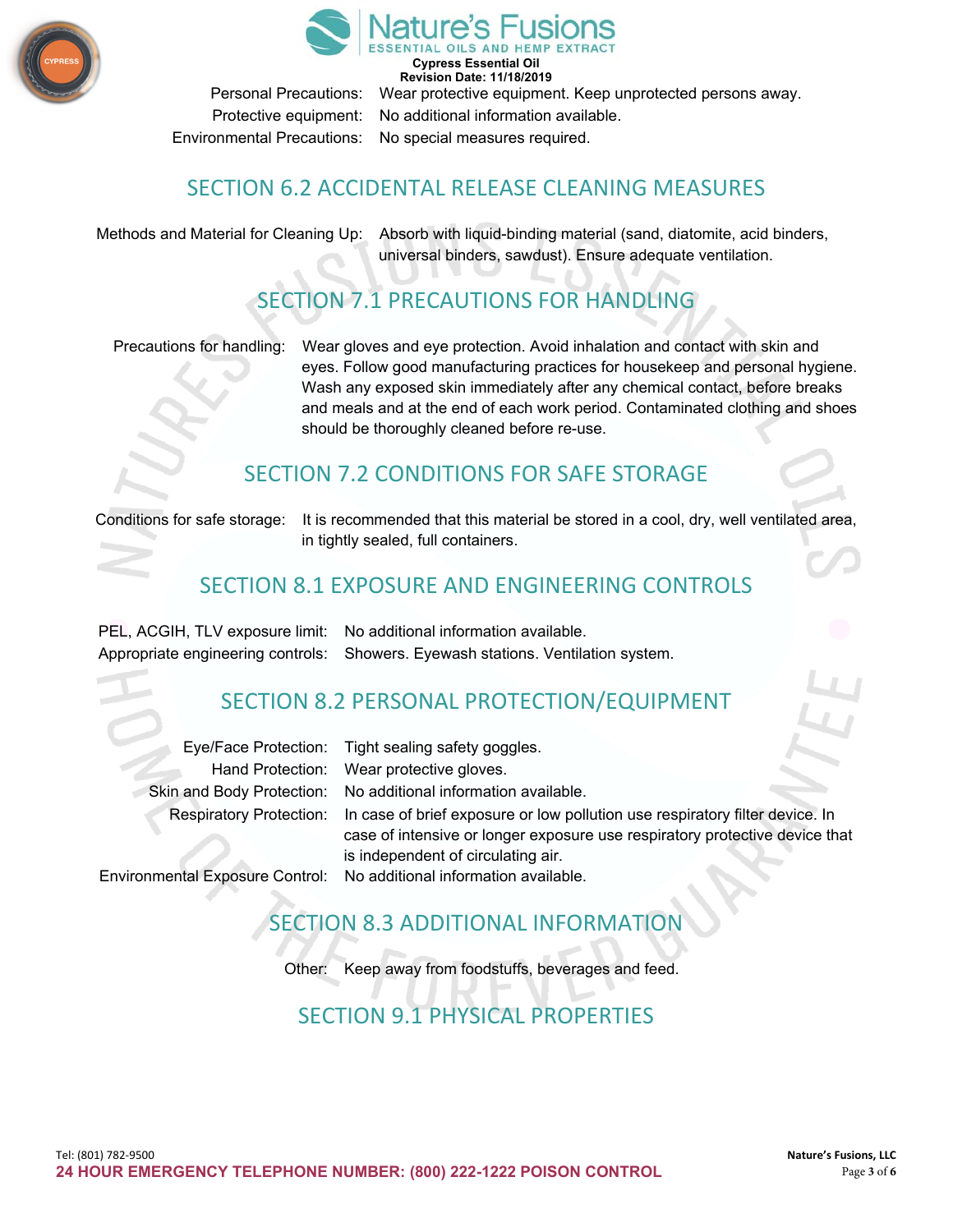



**Cypress Essential Oil Revision Date: 11/18/2019**

Appearance: Brownish green vicsous liquid. Odor: Balsam, herbaceous, woodsy, sweet, pine, and amber. Odor Threshold: No data available. Physical State: Liquid.

#### SECTION 9.2 CHEMICAL PROPERTIES

pH: No data available. EN, Melting Point/Freezing Point: No data available. Boiling Point: No data available. Flash Point: 41° C Evaporation Rate: No data available. Flammability (solid, gas): No data available. Explosive limits: Product is not explosive. However, formation of explosive air/vapor mixtures are possible. Vapor Pressure: 1 hPa (0.8 mm Hg) Vapor Density: No data available. Specific Gravity: 0.860 – 0.885 @ 20° C (68° F) Solubility: No data available. Partition coefficient: No data available. (n-octanol/water) Autoignition Temp: No data available. Decomposition Temp: No data available. Viscosity: No data available.

#### SECTION 10. STABILITY AND REACTIVITY

Hazardous Combustion

Reactivity: No additional information available. Chemical Stability: No additional information available. Hazardous Reactions: No dangerous reactions known. Incompatible Materials: No additional information available.

No dangerous decomposition products known. or Decomposition Products:

#### SECTION 11.1 ROUTES OF EXPOSURE

Inhalation: No additional information available. Skin Contact: Irritant to skin and mucous membranes. Eye Contact: Irritating effect. Ingestion: No additional information available.

## SECTION 11.2 RELATED SYMPTOMS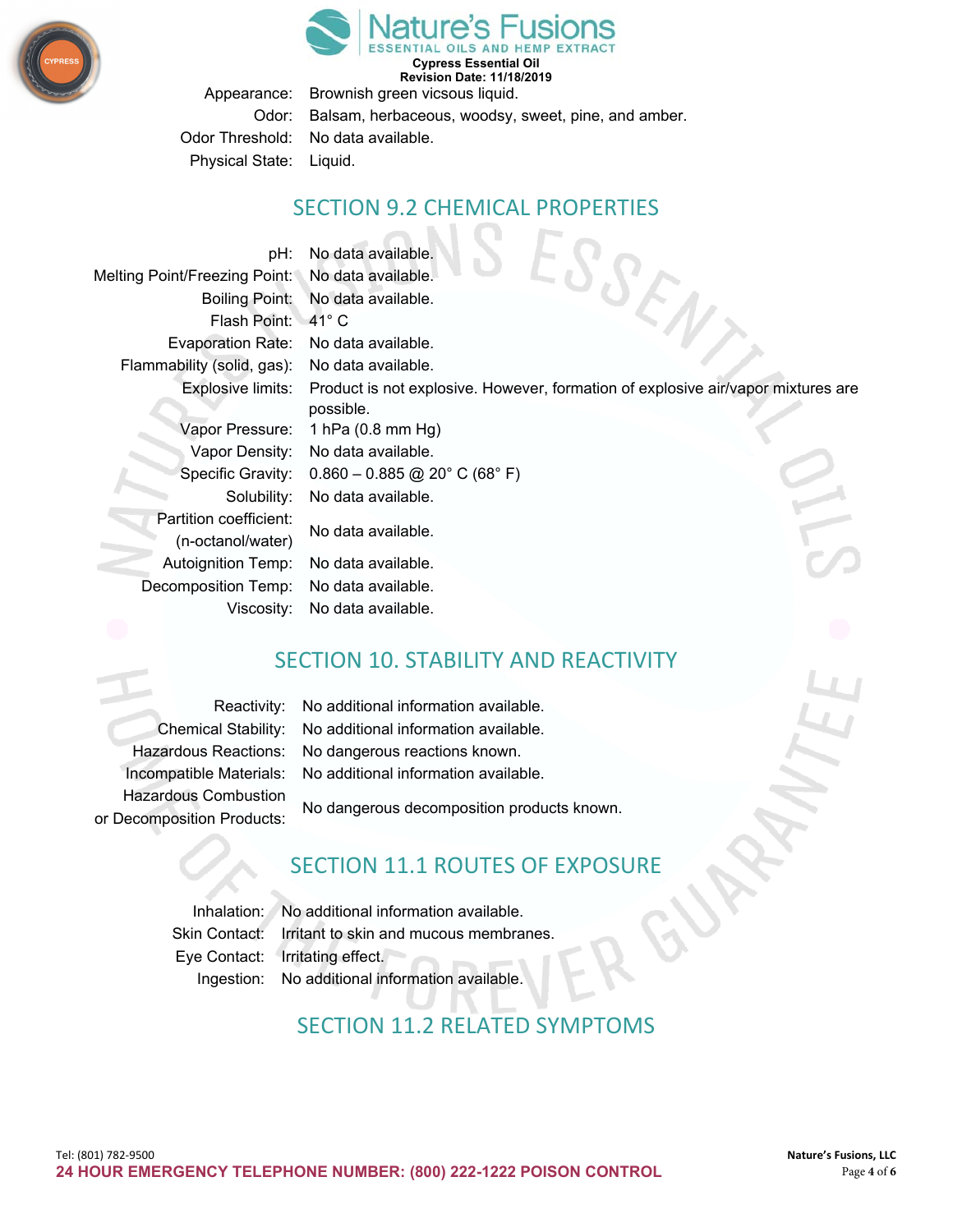

**Cypress Essential Oil Revision Date: 11/18/2019**

Inhalation: Refer to section 4.2 Skin Contact: Refer to section 4.2 Eye Contact: Refer to section 4.2 Ingestion: Refer to section 4.2

#### SECTION 11.3 OTHER TOXICOLOGICAL INFORMATION

Delayed/Chronic Effects: May cause allergic reactions on skin, may result in difficulty breathing. Toxicity: No additional information available. Carcinogenic: Not Carcinogenic.

#### SECTION 12.1 ECOLOGICAL INFORMATION

Eco-toxicity: No additional information available. Persistence and Degradability: No additional information available. Bio-accumulative: No additional information available. Mobility in Soil: No additional information available.

#### SECTION 12.2 OTHER ECOLOGICAL INFORMATION

Other Adverse Effects: Not known to be hazardous to water.

#### SECTION 13. DISPOSAL CONSIDERATION

Waste Disposal Method: Must not be disposed of together with household garbage. Do not allow product to reach sewage system. Contaminated Packaging Disposal Method: Disposal must be made according to official regulations.

# SECTION 14. TRANSPORT INFORMATION

| DOT Shipping (Land):  | Regulated       |
|-----------------------|-----------------|
| IATA Shipping (Air):  | Regulated       |
| IMDG Shipping (Boat): | Regulated       |
| Proper Shipping Name: | Extracts, Aroma |
| UN#: 1169             |                 |
| <b>Hazard Class:</b>  | 3               |
| Packaging Group:      | Ш               |

Itic, Liquid

# SECTION 15. REGULATORY INFORMATION

US Federal Regulations: Listed on the United States TSCA (Toxic Substances Control Act) inventory International Regulations: Listed on the Canadian DSL (Domestic Substances List)

#### SECTION 16. OTHER INFORMATION